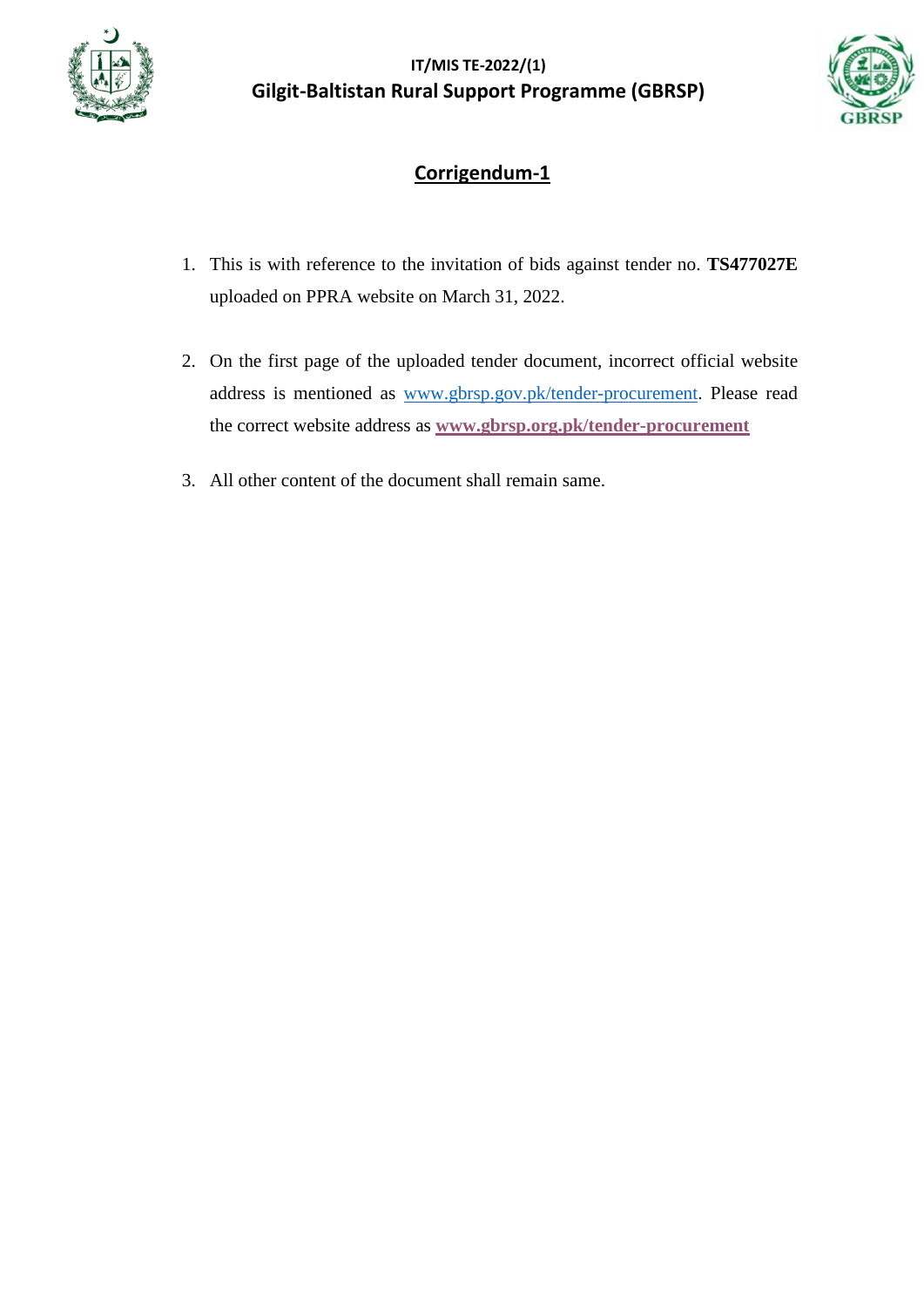



## **Tender Notice**

(Supply of IT Equipment)

GBRSP's invites sealed bids from the Authorized Dealers / Suppliers for supply of IT equipment against tender # **IT/MIS TE-2022/(1), dated March 30, 2022**. The bidding documents containing item wise details, specifications and all other terms & conditions are available for the interested bidders on our website **www.gbrsp.gov.pk/tender-procurement** free of cost. Bidder must enclose valid authorized dealership / supplier certificate along with the quotation.

The duly signed and sealed quotations along with valid authorized dealership / supplier certificate in a single envelop bid completed in all respects, must reach this office on **April 20, 2022** but not later than closing time **11:30am on the same day** to the office of Programme Manager Admin/HR. The bids will be opened at **12:00pm** on **April 20, 2022** at the office of the:

**Programme Manager Administration & HR Gilgit-Baltistan Rural Support Programme Shujaullah Complex, River View Road, Near CM Secretariat, Gilgit. Phone No: 05811-920680**

Bids not fulfilling the requirements/without authorized dealership/supplier certificate and call deposit receipt in original will not be entertained. This advertisement is also available on the PPRA & GBRSP websites. The tender/bids assessment committee reserves the right to accept or reject all bids under PPRA Rule-33.

> **General Manager** Gilgit-Baltistan Rural Support Programme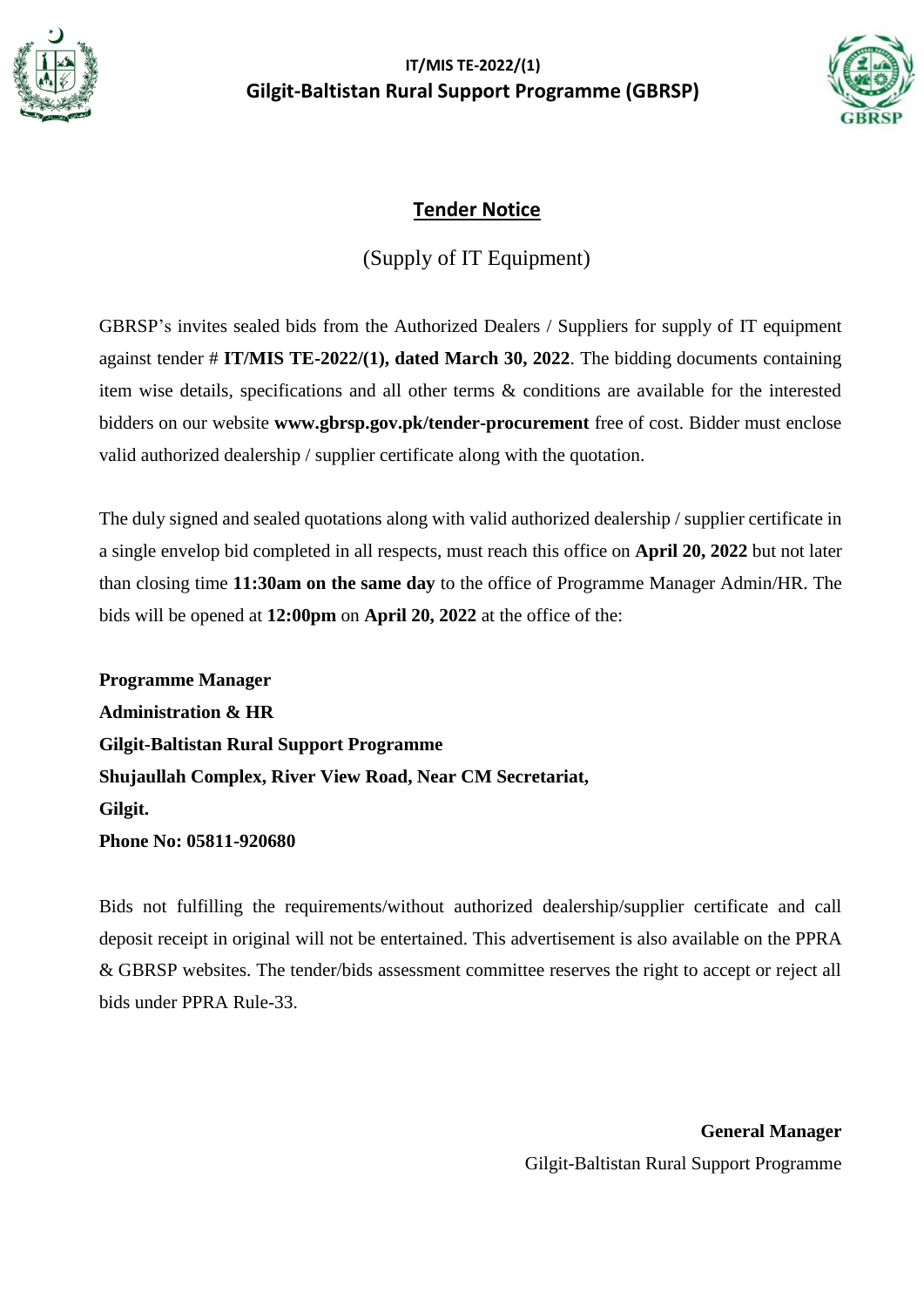



# **Details / Specifications of required IT Items**

| <b>S. No.</b>  | <b>Items</b>                                 | <b>Specifications</b>                                                                                                                                                                                                                                                             | <b>Brand</b>                             | Oty.           |
|----------------|----------------------------------------------|-----------------------------------------------------------------------------------------------------------------------------------------------------------------------------------------------------------------------------------------------------------------------------------|------------------------------------------|----------------|
| $\mathbf{1}$   | Laptops                                      | 14" HD Display, Core i5 11th Gen, 8GB<br>RAM,<br>1TB HDD, Integrated Graphic, OEM<br>License Win10 Pro. and Carry Bag. One<br>year local warranty                                                                                                                                 | HP or<br>equivalent                      | 3              |
| $\overline{2}$ | Desktop Computers with<br><b>Monitors</b>    | Desktops: OEM License Windows 10 Pro,<br>Core i3 10th Gen intel Processor, 8GB<br>RAM, 1TB HDD,<br>Integrated Graphic, One year local warranty<br>LCD/LED Monitor: FHD 18.5" Display one<br>year warranty, Standard Keyboard, USB<br>Mouse, HDMI Cable, VGA cable, Power<br>Cord. | HP or<br>equivalent                      | 16             |
| 3              | Scanner                                      | Document Flatbed Scanner, local warranty                                                                                                                                                                                                                                          | HP or<br>equivalent                      | $\mathbf{1}$   |
| 4              | Printers                                     | Multifunctional Printer, wifi connectivity,<br>LAN port, USB connectivity, preinstalled<br>introductory printer cartridge, memory 128<br>mb max., input/output capacity 150/100<br>sheets, supported size A4, A5, B5, Envelop<br>(DL, C5), One year local warranty                | HP or<br>equivalent                      | $\overline{2}$ |
| 5              | <b>External Hard Drive for</b><br>storage    | 2TB                                                                                                                                                                                                                                                                               | SP or<br>equivalent                      | $\mathbf{1}$   |
| 6              | Unifi for Internet<br>Distribution/extention | Dim.:196.7x196.7x35mm(7.74x7.74x1.38")<br>$(1) 10/100/1000$ Ethernet Ports, $(1)$ USB<br>Port, Dual-Band Antennas 2.4GHz: 3dBi,<br>5GHz: 3dBi<br>802.11a/b/g/n/ac, One year local warranty                                                                                        | Ubiquiti<br><sub>or</sub><br>equivalent  | 3              |
| $\overline{7}$ | Projector                                    | Multimedia 1024x786 XGA LCD, HDMI<br>(19 pin), PC in (D-sub HD 15-pin), Video<br>in, Audio in x2, Audio out, D-sub 9-pin<br>(female), Lens F2.1-2.25, f19.11-22.94mm<br>One year local warranty.<br>With projector screen: Standing 6'x6'<br>projector screen                     | Panasonic<br><sub>or</sub><br>equivalent | $\mathbf{1}$   |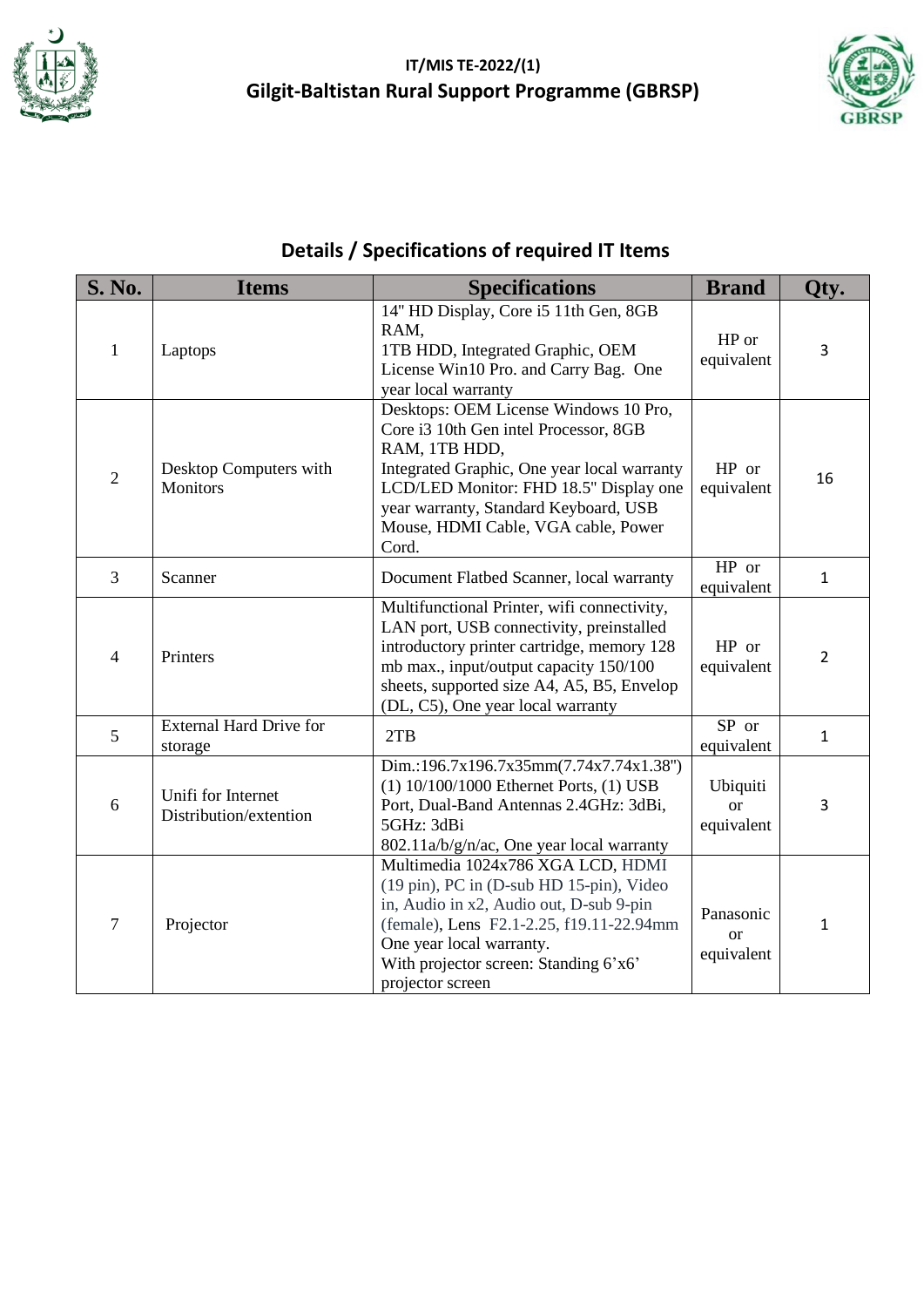



# **Terms and Conditions**

#### **1. Goods Specifications:**

1.1. Complete specifications/details of required goods is tabulated in the document.

#### **2. Quotation:**

- 2.1. Bidder shall submit quotation on letter head in a single envelop dully signed and stamped.
- 2.2. Bidder shall clearly mention the validity of quotation from the date of submission of bid.
- 2.3. Quotation shall reflect that the quoted items will be covered with the company's warranty.

#### **3. Purchase Order:**

- 3.1. GBRSP will place a purchase order to the bidder who quoted lowest prices without compromising the quality of goods and specifications.
- 3.2. GBRSP shall furnish a consolidated purchase order clearly mentioning the complete specifications and quantities of items.

#### **4. Supply of goods:**

- 4.1. Supply of goods shall be as per given specs/details in the purchase order.
- 4.2. Goods shall be supplied in full quantities (partial supply of items/quantities shall not accepted).
- 4.3. In case of delay in supply of ordered material after a mutually agreed delivery period, the supplier shall be charged 0.1% of the order per day as penalty.

#### **5. Warranty/Guaranty:**

- 5.1. Every items shall have local warranty documents and covered under local warranty.
- 5.2. In case the supplier is fail to attach/provide warranty documents along with the items or unable to give warranty of items, order shall be terminated by the GBRSP.
- 5.3. In case of material defects, the item(s) shall be returned to the supplier to claim its warranty and Supplier shall be bound to replace the item without delay.

#### **6. Legal Actions:**

- 6.1. Supplier shall not be blacklisted by any firm in past.
- 6.2. GBRSP implements a zero tolerance on supply of forged items and other proscribed acts, such act or supply of inferior quality goods shall be treated as per government rule and law.
- 6.3. It is hereby necessary to submit a valid authorized dealership certificate along with the quotation/bid.
- 6.4. Along with the quotation/bid, supplier shall provide at least five references of supply of IT items to potential firms/clients in past years.

#### **7. Obligations for GBRSP:**

- 7.1. The GBRSP shall ensure that the information and goods specifications are complete and accurate.
- 7.2. Co-operate with the supplier in supply of goods.

#### **8. Termination of the supply order:**

8.1. GBRSP may terminate the order before payment without giving any reason.